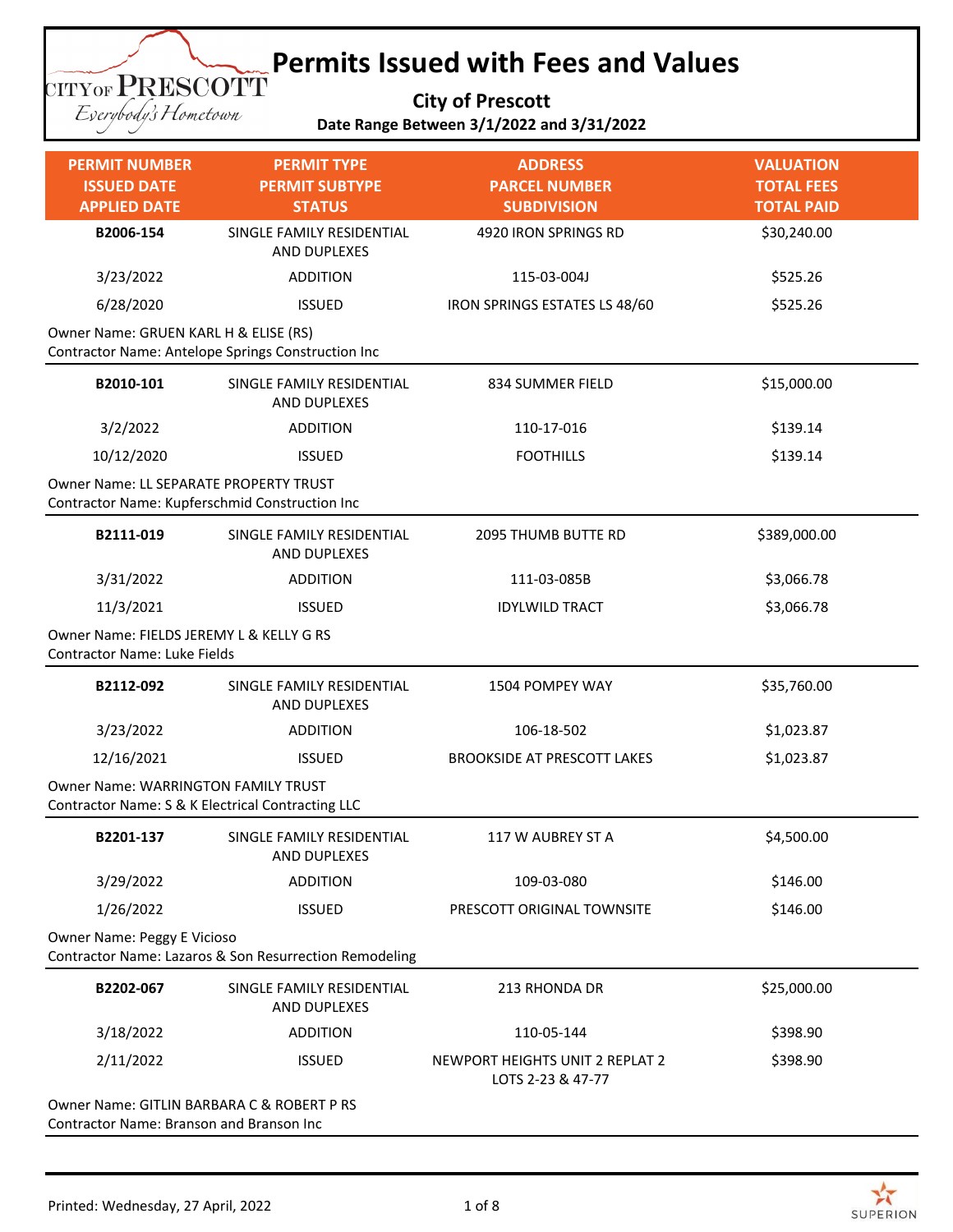# **Permits Issued with Fees and Values**

#### **City of Prescott Date Range Between 3/1/2022 and 3/31/2022**

| B2202-104                                                                                | SINGLE FAMILY RESIDENTIAL<br><b>AND DUPLEXES</b>                                                                              | 5883 CORIANDER CT                                                  | \$10,000.00  |
|------------------------------------------------------------------------------------------|-------------------------------------------------------------------------------------------------------------------------------|--------------------------------------------------------------------|--------------|
| 3/18/2022                                                                                | <b>ADDITION</b>                                                                                                               | 106-03-135                                                         | \$146.00     |
| 2/18/2022                                                                                | <b>FINALED</b>                                                                                                                | PINON OAKS UNIT 4 PHASE 2                                          | \$146.00     |
| <b>Owner Name: 5883 CORIANDER TRUST</b><br><b>Contractor Name: S and M Electric Inc.</b> |                                                                                                                               |                                                                    |              |
| B2202-131                                                                                | SINGLE FAMILY RESIDENTIAL<br><b>AND DUPLEXES</b>                                                                              | <b>8 BAR HEART DR</b>                                              | \$25,916.00  |
| 3/29/2022                                                                                | <b>ADDITION</b>                                                                                                               | 102-07-003                                                         | \$186.70     |
| 2/24/2022                                                                                | <b>ISSUED</b>                                                                                                                 | ANTELOPE HILLS AMENDED                                             | \$186.70     |
| <b>Owner Name: BAKER JAMES &amp; LEAH RS</b><br><b>Contractor Name: James Baker</b>      |                                                                                                                               |                                                                    |              |
| B2203-088                                                                                | SINGLE FAMILY RESIDENTIAL<br>AND DUPLEXES                                                                                     | <b>1806 PHILLIPS CIR</b>                                           | \$3,500.00   |
| 3/29/2022                                                                                | <b>ADDITION</b>                                                                                                               | 108-21-018                                                         | \$146.00     |
| 3/14/2022                                                                                | <b>FINALED</b>                                                                                                                | <b>VILLAGE</b>                                                     | \$146.00     |
|                                                                                          | Owner Name: ROSSMAN ARTHUR CHARLES & LOIS ANN LIVING TRUST<br>Contractor Name: ROSSMAN ARTHUR CHARLES & LOIS ANN LIVING TRUST |                                                                    |              |
|                                                                                          |                                                                                                                               |                                                                    |              |
|                                                                                          |                                                                                                                               | Number of SINGLE FAMILY RESIDENTIAL AND DUPLEXES/ADDITION Permits: | 9            |
|                                                                                          |                                                                                                                               | <b>Valuation:</b>                                                  | \$538,916.00 |
|                                                                                          |                                                                                                                               | <b>Fees Charged:</b>                                               | \$5,778.65   |
|                                                                                          |                                                                                                                               | <b>Fees Paid:</b>                                                  | \$5,778.65   |
| B2109-097                                                                                | SINGLE FAMILY RESIDENTIAL<br>AND DUPLEXES                                                                                     | 3466 BAR CIRCLE A RD                                               | \$805,903.00 |
| 3/22/2022                                                                                | <b>NEW SINGLE FAMILY</b>                                                                                                      | 103-54-005                                                         | \$19,096.11  |
| 9/15/2021                                                                                | <b>ISSUED</b>                                                                                                                 | RANCH AT PRESCOTT UNIT 9                                           | \$19,096.11  |
| Contractor Name: Designer Homes By Szabo LLC                                             | Owner Name: ARCHER FAMILY REVOCABLE TRUST                                                                                     |                                                                    |              |
| B2109-174                                                                                | SINGLE FAMILY RESIDENTIAL<br>AND DUPLEXES                                                                                     | 3155 BAR CIRCLE A RD                                               | \$946,356.00 |
| 3/28/2022                                                                                | <b>NEW SINGLE FAMILY</b>                                                                                                      | 103-54-030                                                         | \$17,410.76  |
| 9/23/2021                                                                                | <b>ISSUED</b>                                                                                                                 | RANCH AT PRESCOTT UNIT 9                                           | \$17,410.76  |
| Owner Name: Michael Finnerty<br><b>Contractor Name: DSNM LLC</b>                         |                                                                                                                               |                                                                    |              |

9/26/2021 ISSUED ISSUED TIMBER RIDGE UNIT 1 S15,184.78 Owner Name: TORRES-RODRIGUEZ GUADALUPE D Contractor Name: Davis Construction Consulting LLC

**TITYOF PRESCOTT** Eserybody's Hometown

3/25/2022 NEW SINGLE FAMILY 108-26-056F \$15,184.78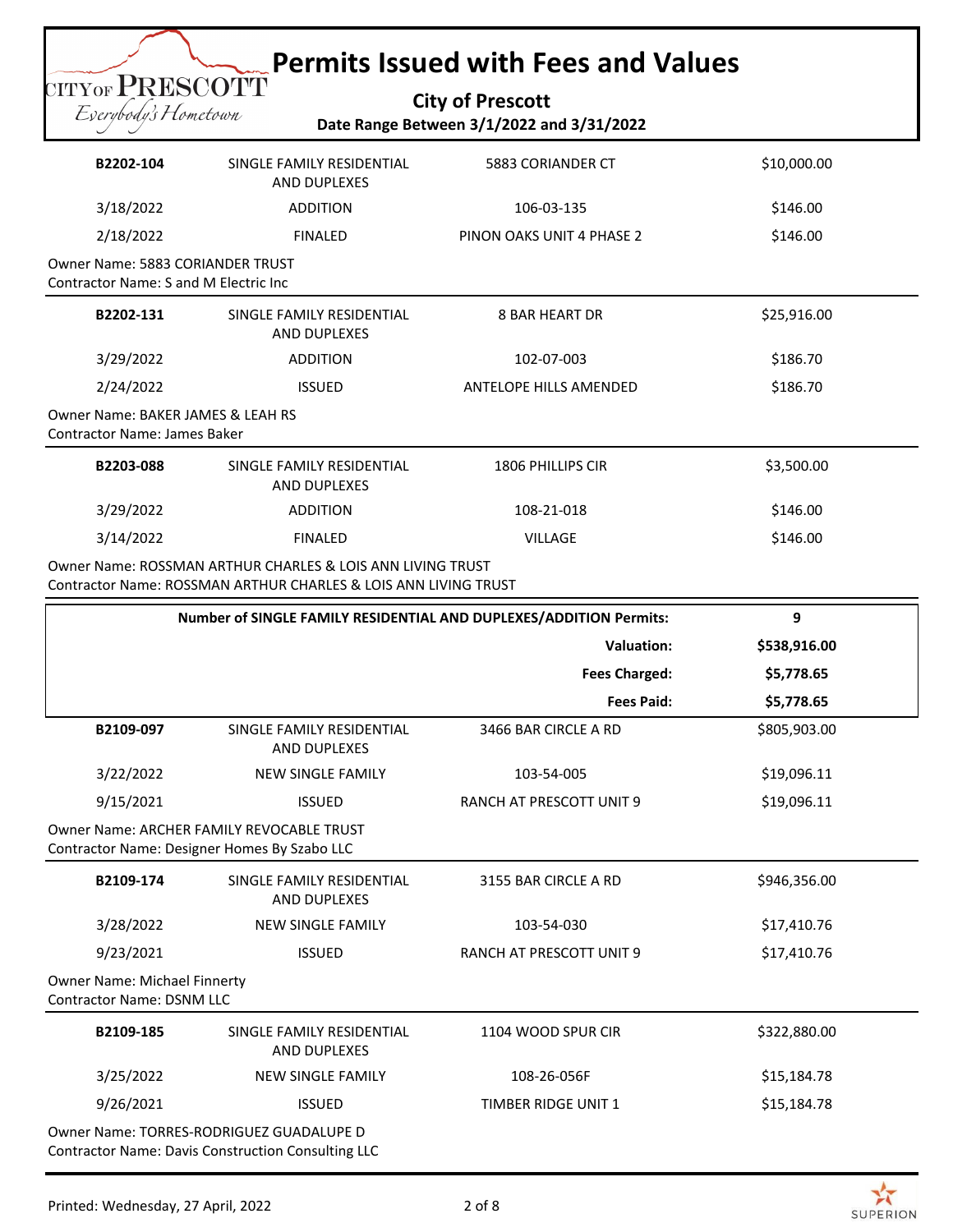# **Permits Issued with Fees and Values**

#### **City of Prescott Date Range Between 3/1/2022 and 3/31/2022**

| B2110-113                                                                                  | SINGLE FAMILY RESIDENTIAL<br>AND DUPLEXES        | <b>1685 VALLEY RANCH CIR</b>                             | \$333,400.00 |
|--------------------------------------------------------------------------------------------|--------------------------------------------------|----------------------------------------------------------|--------------|
| 3/31/2022                                                                                  | <b>NEW SINGLE FAMILY</b>                         | 107-12-087                                               | \$15,332.20  |
| 10/18/2021                                                                                 | <b>ISSUED</b>                                    | HIDDEN VALLEY RANCH PHASE 2                              | \$15,332.20  |
| <b>Owner Name: IPA HOLDINGS LLC</b><br><b>Contractor Name: Kevin Blanchard</b>             |                                                  |                                                          |              |
| B2110-173                                                                                  | SINGLE FAMILY RESIDENTIAL<br><b>AND DUPLEXES</b> | 1656 GRANITE SPRINGS DR                                  | \$211,968.00 |
| 3/7/2022                                                                                   | <b>NEW SINGLE FAMILY</b>                         | 115-05-153                                               | \$13,540.44  |
| 10/26/2021                                                                                 | <b>ISSUED</b>                                    | <b>GRANITE SPRINGS BY CRYSTAL CREEK</b><br><b>REPLAT</b> | \$13,540.44  |
| <b>Owner Name: HOWARD NORMAN</b><br><b>Contractor Name: Stazenski Construction Inc.</b>    |                                                  |                                                          |              |
| B2111-012                                                                                  | SINGLE FAMILY RESIDENTIAL<br><b>AND DUPLEXES</b> | 2231 LAKEWOOD DR                                         | \$256,920.00 |
| 3/22/2022                                                                                  | <b>NEW SINGLE FAMILY</b>                         | 105-03-169                                               | \$13,505.15  |
| 11/2/2021                                                                                  | <b>ISSUED</b>                                    | PRESCOTT HIGHLANDS UNITS 2-5<br>REPLAT LOTS 85-86,       | \$13,505.15  |
| <b>Owner Name: Sean and Laura Smith</b><br><b>Contractor Name: Calen Construction LLC</b>  |                                                  |                                                          |              |
| B2111-072                                                                                  | SINGLE FAMILY RESIDENTIAL<br>AND DUPLEXES        | <b>1508 VARSITY DR</b>                                   | \$309,347.00 |
| 3/17/2022                                                                                  | <b>NEW SINGLE FAMILY</b>                         | 105-04-307                                               | \$13,192.44  |
| 11/11/2021                                                                                 | <b>ISSUED</b>                                    | <b>FALCON POINT AT PRESCOTT LAKES</b>                    | \$13,192.44  |
| Contractor Name: Sheelah Marie Interiors LLC                                               | Owner Name: SAVAGE TERRY & SHERRY FAMILY TRUST   |                                                          |              |
| B2111-151                                                                                  | SINGLE FAMILY RESIDENTIAL<br><b>AND DUPLEXES</b> | 3790 BLAZING ORE TRL                                     | \$508,692.00 |
| 3/14/2022                                                                                  | <b>NEW SINGLE FAMILY</b>                         | 103-69-515                                               | \$15,370.99  |
| 11/26/2021                                                                                 | <b>ISSUED</b>                                    | <b>GRANITE DELLS ESTATES PHASE 3B</b>                    | \$15,370.99  |
| <b>Owner Name: Bruce &amp; Diane Moser</b><br><b>Contractor Name: CARRINGTON HOMES INC</b> |                                                  |                                                          |              |
| B2112-115                                                                                  | SINGLE FAMILY RESIDENTIAL<br>AND DUPLEXES        | 5230 DELLS POINT RD                                      | \$440,522.00 |
| 3/1/2022                                                                                   | <b>NEW SINGLE FAMILY</b>                         | 103-69-547                                               | \$15,334.35  |
| 12/21/2021                                                                                 | <b>ISSUED</b>                                    | <b>GRANITE DELLS ESTATES PHASE 3B</b>                    | \$15,334.35  |
| Owner Name: Pat & Pete Durocher<br><b>Contractor Name: CARRINGTON HOMES INC</b>            |                                                  |                                                          |              |
| B2112-144                                                                                  | SINGLE FAMILY RESIDENTIAL<br>AND DUPLEXES        | 5231 DELLS POINT RD                                      | \$519,426.00 |

CITYOF PRESCOTT Eserybody's Hometown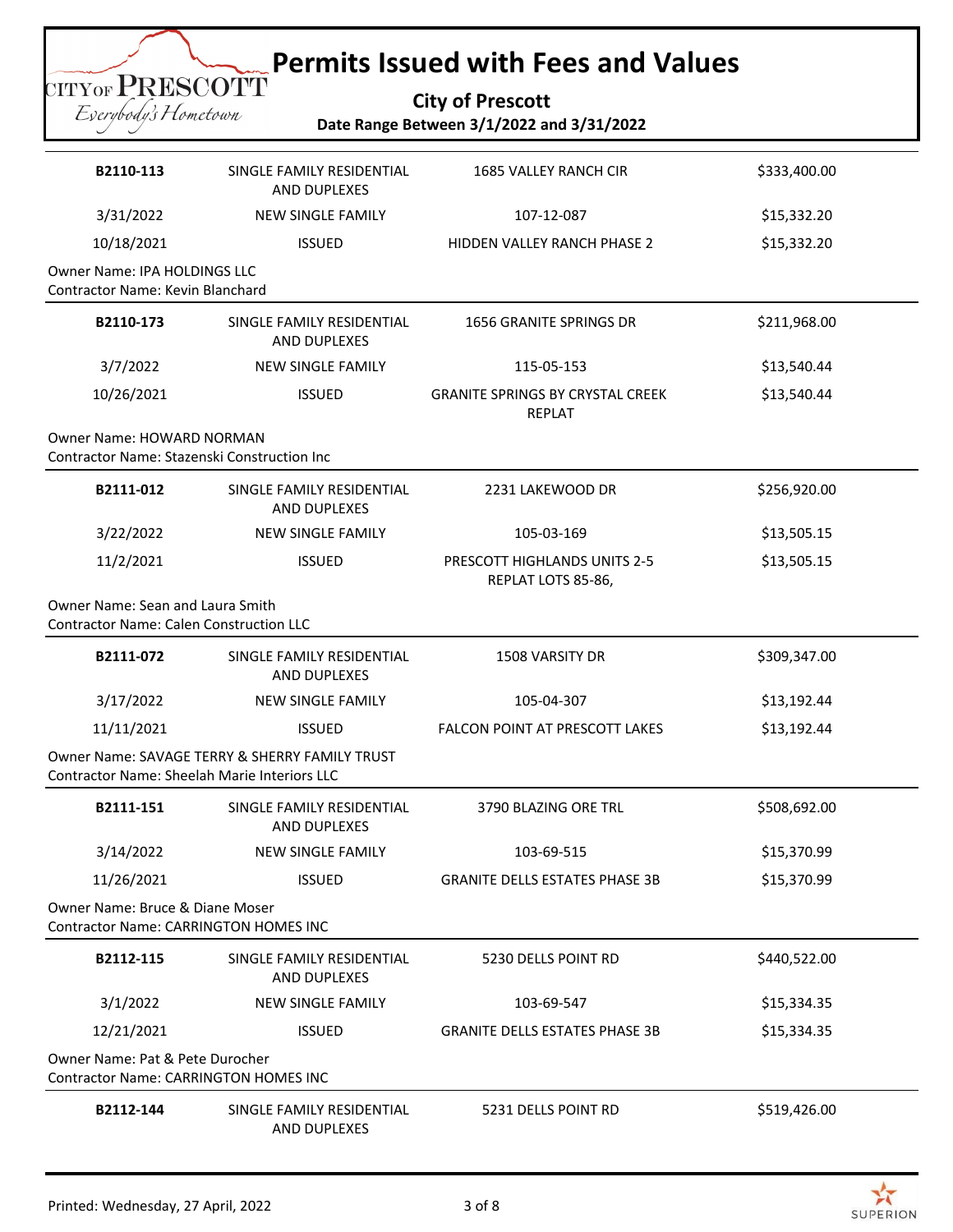|                                                                                   |                                                                                               | <b>Permits Issued with Fees and Values</b>                                  |              |  |  |
|-----------------------------------------------------------------------------------|-----------------------------------------------------------------------------------------------|-----------------------------------------------------------------------------|--------------|--|--|
| CITYOF PRESCOTT                                                                   |                                                                                               | <b>City of Prescott</b>                                                     |              |  |  |
| Eserybody's Hometown<br>Date Range Between 3/1/2022 and 3/31/2022                 |                                                                                               |                                                                             |              |  |  |
| 3/4/2022                                                                          | <b>NEW SINGLE FAMILY</b>                                                                      | 103-69-536                                                                  | \$15,886.68  |  |  |
| 12/29/2021                                                                        | <b>ISSUED</b>                                                                                 | <b>GRANITE DELLS ESTATES PHASE 3B</b>                                       | \$15,886.68  |  |  |
| Owner Name: Dwight and Janene Mcdonald                                            | Contractor Name: Drew F Stoddard General Contractor Incorporated                              |                                                                             |              |  |  |
| B2201-047                                                                         | SINGLE FAMILY RESIDENTIAL<br>AND DUPLEXES                                                     | 3771 BLAZING ORE TRL                                                        | \$516,465.00 |  |  |
| 3/22/2022                                                                         | <b>NEW SINGLE FAMILY</b>                                                                      | 103-69-529                                                                  | \$15,867.50  |  |  |
| 1/12/2022                                                                         | <b>ISSUED</b>                                                                                 | <b>GRANITE DELLS ESTATES PHASE 3B</b>                                       | \$15,867.50  |  |  |
|                                                                                   | Owner Name: Drew Stoddard<br>Contractor Name: Drew F Stoddard General Contractor Incorporated |                                                                             |              |  |  |
| B2201-080                                                                         | SINGLE FAMILY RESIDENTIAL<br>AND DUPLEXES                                                     | 3773 BLAZING ORE TRL                                                        | \$515,666.00 |  |  |
| 3/16/2022                                                                         | <b>NEW SINGLE FAMILY</b>                                                                      | 103-69-528                                                                  | \$16,100.39  |  |  |
| 1/18/2022                                                                         | <b>ISSUED</b>                                                                                 | <b>GRANITE DELLS ESTATES PHASE 3B</b>                                       | \$16,100.39  |  |  |
| Owner Name: DOUG MESKELL<br><b>Contractor Name: CARRINGTON HOMES INC</b>          |                                                                                               |                                                                             |              |  |  |
| B2202-003                                                                         | SINGLE FAMILY RESIDENTIAL<br>AND DUPLEXES                                                     | 5248 DELLS POINT RD                                                         | \$448,022.00 |  |  |
| 3/28/2022                                                                         | <b>NEW SINGLE FAMILY</b>                                                                      | 103-69-544                                                                  | \$15,378.82  |  |  |
| 2/1/2022                                                                          | <b>ISSUED</b>                                                                                 | <b>GRANITE DELLS ESTATES PHASE 3B</b>                                       | \$15,378.82  |  |  |
| Owner Name: Jon & Ramona O'Bannan<br><b>Contractor Name: CARRINGTON HOMES INC</b> |                                                                                               |                                                                             |              |  |  |
|                                                                                   |                                                                                               | Number of SINGLE FAMILY RESIDENTIAL AND DUPLEXES/NEW SINGLE FAMILY Permits: | 13           |  |  |

|                                    |                                                  | <b>Valuation:</b>      | \$6,135,567.00 |
|------------------------------------|--------------------------------------------------|------------------------|----------------|
|                                    |                                                  | <b>Fees Charged:</b>   | \$201,200.61   |
|                                    |                                                  | <b>Fees Paid:</b>      | \$201,200.61   |
| B2108-156                          | SINGLE FAMILY RESIDENTIAL<br><b>AND DUPLEXES</b> | 2385 CYCLORAMA DR      | \$20,000.00    |
| 3/4/2022                           | <b>REMODEL</b>                                   | 116-01-010A            | \$246.12       |
|                                    |                                                  |                        |                |
| 8/20/2021                          | <b>ISSUED</b>                                    | <b>COUNTRY VILLAGE</b> | \$246.12       |
| Owner Name: BARTLEY GILLIAN P UI & | Contractor Name: Kelley Brooke (Owner Builder)   |                        |                |
| B2109-086                          | SINGLE FAMILY RESIDENTIAL<br>AND DUPLEXES        | 1115 NORTHWOOD LOOP    | \$45,000.00    |
| 3/17/2022                          | REMODEL                                          | 107-20-004             | \$301.34       |

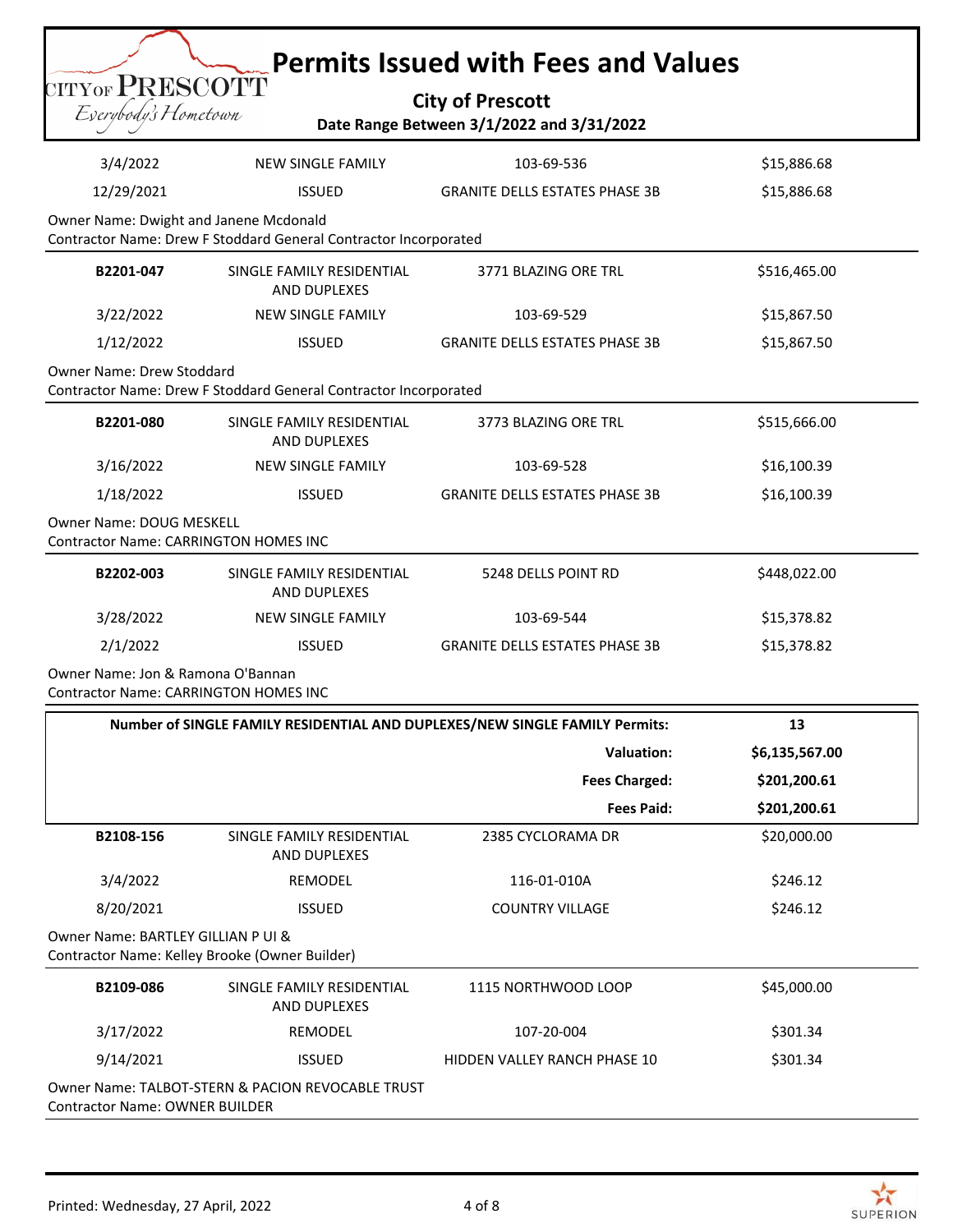# **Permits Issued with Fees and Values**

**City of Prescott Date Range Between 3/1/2022 and 3/31/2022**

| B2111-101                                                                             | SINGLE FAMILY RESIDENTIAL<br>AND DUPLEXES              | <b>14 PERKINS DR</b>            | \$15,000.00 |
|---------------------------------------------------------------------------------------|--------------------------------------------------------|---------------------------------|-------------|
| 3/22/2022                                                                             | REMODEL                                                | 102-07-068A                     | \$123.34    |
| 11/16/2021                                                                            | <b>ISSUED</b>                                          | <b>ANTELOPE HILLS AMENDED</b>   | \$123.34    |
| Owner Name: CARMICHAEL SHERRI (BD)<br>Contractor Name: Sherri Carmichael              |                                                        |                                 |             |
| B2112-050                                                                             | SINGLE FAMILY RESIDENTIAL<br><b>AND DUPLEXES</b>       | 321 SAN CARLOS RD               | \$75,000.00 |
| 3/3/2022                                                                              | REMODEL                                                | 109-06-034                      | \$396.70    |
| 12/9/2021                                                                             | <b>ISSUED</b>                                          | ANDERSON HEIGHTS ADD AMENDED    | \$396.70    |
| Owner Name: ERIK AND KIMBERLEE BILSTROM<br><b>Contractor Name: Erik Bilstrom</b>      |                                                        |                                 |             |
| B2201-045                                                                             | SINGLE FAMILY RESIDENTIAL<br>AND DUPLEXES              | 1844 FOOTHILL DR                | \$25,000.00 |
| 3/23/2022                                                                             | REMODEL                                                | 111-01-003B                     | \$398.90    |
| 1/11/2022                                                                             | <b>FINALED</b>                                         | <b>COUNTRY CLUB PARK UNIT 9</b> | \$398.90    |
| Owner Name: BLUELINE PROPERTIES LLC UI &<br>Contractor Name: Crosby Home Services LLC |                                                        |                                 |             |
| B2201-084                                                                             | SINGLE FAMILY RESIDENTIAL<br>AND DUPLEXES              | 416 PERRY ST                    | \$3,120.00  |
| 3/3/2022                                                                              | REMODEL                                                | 109-07-044B                     | \$376.00    |
| 1/18/2022                                                                             | <b>ISSUED</b>                                          | RIDGEWOOD HEIGHTS               | \$376.00    |
| Owner Name: Sprawls Aguirre Living Trust                                              | Contractor Name: Thompson's Remodeling Specialists LLC |                                 |             |
| B2202-095                                                                             | SINGLE FAMILY RESIDENTIAL<br>AND DUPLEXES              | 1193 W TIMBER RIDGE RD          | \$8,000.00  |
| 3/14/2022                                                                             | REMODEL                                                | 108-28-071                      | \$146.00    |
| 2/16/2022                                                                             | <b>ISSUED</b>                                          | TIMBER RIDGE WEST               | \$146.00    |
| Owner Name: FABRIZIO WILLIAM F<br>Contractor Name: William F Fabrizio                 |                                                        |                                 |             |
| B2202-143                                                                             | SINGLE FAMILY RESIDENTIAL<br>AND DUPLEXES              | 2533 COPPER BASIN RD            | \$12,999.00 |
| 3/1/2022                                                                              | REMODEL                                                | 108-21-007U                     | \$146.00    |
| 2/25/2022                                                                             | <b>ISSUED</b>                                          |                                 | \$146.00    |
| Contractor Name: Home Depot U S A Inc                                                 | Owner Name: HARRISON WILLIAM JAMES & TAMMI FAY RS      |                                 |             |
| B2202-144                                                                             | SINGLE FAMILY RESIDENTIAL<br>AND DUPLEXES              | 4978 CACTUS PL                  | \$23,840.00 |
| 3/1/2022                                                                              | REMODEL                                                | 103-20-460                      | \$163.61    |
| 2/25/2022                                                                             | <b>ISSUED</b>                                          | YAVAPAI HILLS UNIT 2            | \$163.61    |

CITYOF PRESCOTT Eserybody's Hometown

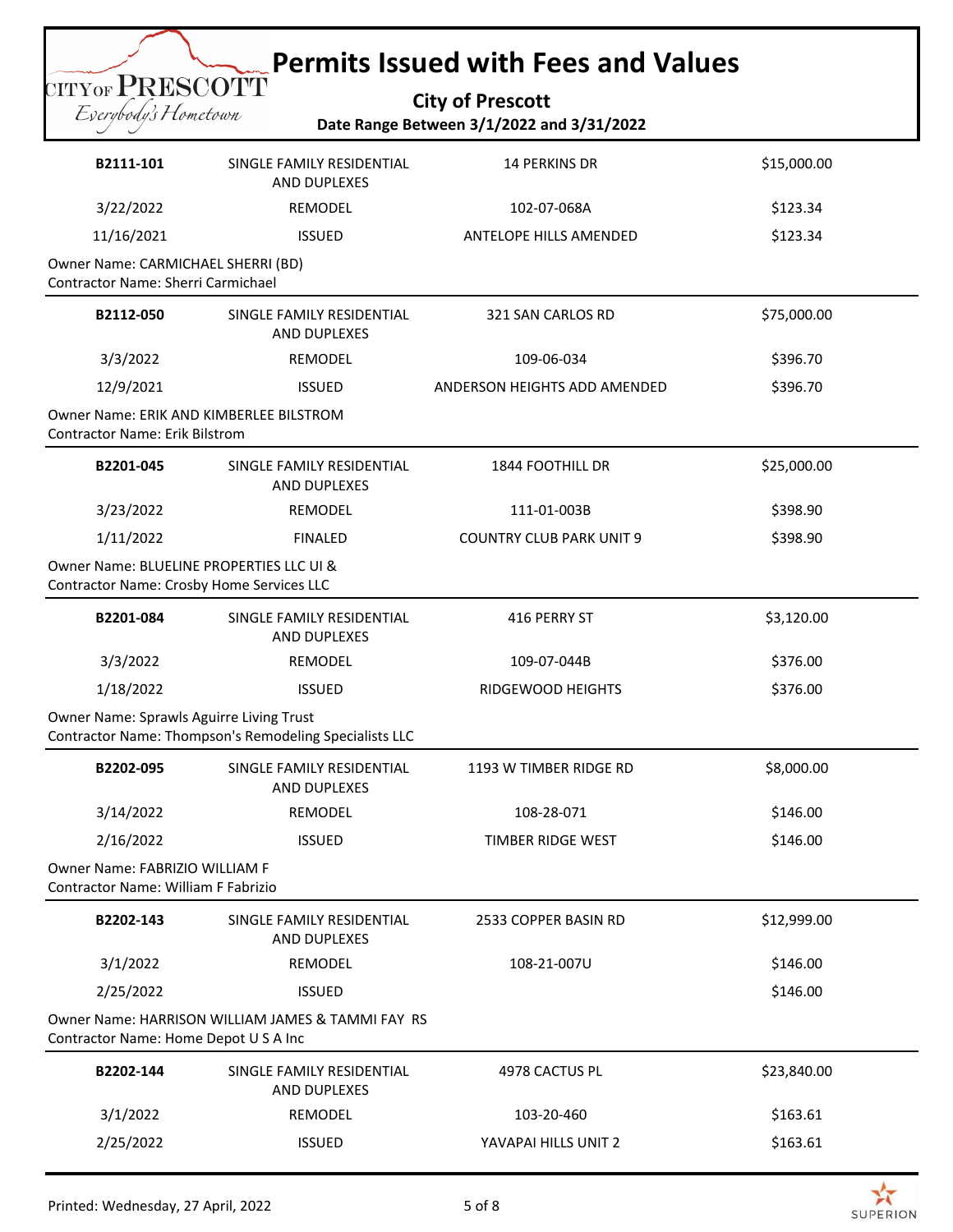**TITYOF PRESCOTT** Eserybody's Hometown

**Permits Issued with Fees and Values**

**City of Prescott Date Range Between 3/1/2022 and 3/31/2022**

Owner Name: WHITLOW CATHERINE & MICHAEL W RS Contractor Name: Home Depot U S A Inc

| B2203-004                                                                             | SINGLE FAMILY RESIDENTIAL<br>AND DUPLEXES                   | 2114 NOLTE DR                                                     | \$4,386.00   |
|---------------------------------------------------------------------------------------|-------------------------------------------------------------|-------------------------------------------------------------------|--------------|
| 3/11/2022                                                                             | <b>REMODEL</b>                                              | 116-09-024                                                        | \$110.00     |
| 3/1/2022                                                                              | <b>ISSUED</b>                                               | <b>PINON PARK</b>                                                 | \$110.00     |
| Contractor Name: Home Depot U S A Inc                                                 | Owner Name: MARTIN CHARLES H & CHERYL E RS                  |                                                                   |              |
| B2203-007                                                                             | SINGLE FAMILY RESIDENTIAL<br>AND DUPLEXES                   | 1211 DEERFIELD RD                                                 | \$25,000.00  |
| 3/23/2022                                                                             | REMODEL                                                     | 107-17-055                                                        | \$168.90     |
| 3/1/2022                                                                              | <b>ISSUED</b>                                               | HAISLEY HOMESTEAD UNIT 2                                          | \$168.90     |
| Owner Name: WHITE REVOCABLE TRUST<br><b>Contractor Name: Moloney Construction LLC</b> |                                                             |                                                                   |              |
| B2203-008                                                                             | SINGLE FAMILY RESIDENTIAL<br>AND DUPLEXES                   | 2107 BULLIS LN                                                    | \$4,000.00   |
| 3/23/2022                                                                             | REMODEL                                                     | 116-11-096                                                        | \$146.00     |
| 3/1/2022                                                                              | <b>ISSUED</b>                                               | <b>HIGHLAND PARK</b>                                              | \$146.00     |
| Contractor Name: Jamie Wood                                                           | Owner Name: WOOD JAMIE SCOTT & KRISTEN MARIE RS             |                                                                   |              |
| B2203-057                                                                             | SINGLE FAMILY RESIDENTIAL<br>AND DUPLEXES                   | 1510 GRANITE SHADOWS DR                                           | \$9,814.00   |
| 3/11/2022                                                                             | REMODEL                                                     | 115-06-145                                                        | \$146.00     |
| 3/8/2022                                                                              | <b>ISSUED</b>                                               | <b>GRANITE SHADOWS ESTATES</b>                                    | \$146.00     |
| Contractor Name: Home Depot U S A Inc                                                 | Owner Name: HOEFFLER ALAN R & CHRISTINE LJOINT LIVING TRUST |                                                                   |              |
| B2203-122                                                                             | SINGLE FAMILY RESIDENTIAL<br>AND DUPLEXES                   | 412 JIMSON WAY                                                    | \$3,344.00   |
| 3/21/2022                                                                             | REMODEL                                                     | 106-36-050                                                        | \$146.00     |
| 3/17/2022                                                                             | <b>ISSUED</b>                                               | TANGLEWOOD HILLS PHASE 1<br>AMENDED                               | \$146.00     |
| Contractor Name: Home Depot U S A Inc                                                 | Owner Name: DOHERTY JAMES & KAREN LIVING TRUST              |                                                                   |              |
|                                                                                       |                                                             | Number of SINGLE FAMILY RESIDENTIAL AND DUPLEXES/REMODEL Permits: | 14           |
|                                                                                       |                                                             | <b>Valuation:</b>                                                 | \$274,503.00 |
|                                                                                       |                                                             | <b>Fees Charged:</b>                                              | \$3,014.91   |

 **Fees Paid: \$3,014.91 B2107-139** SINGLE FAMILY RESIDENTIAL AND DUPLEXES 389 BLOOMINGDALE DR \$90,000.00 3/7/2022 SWIMMING POOL 105-03-251 5665.04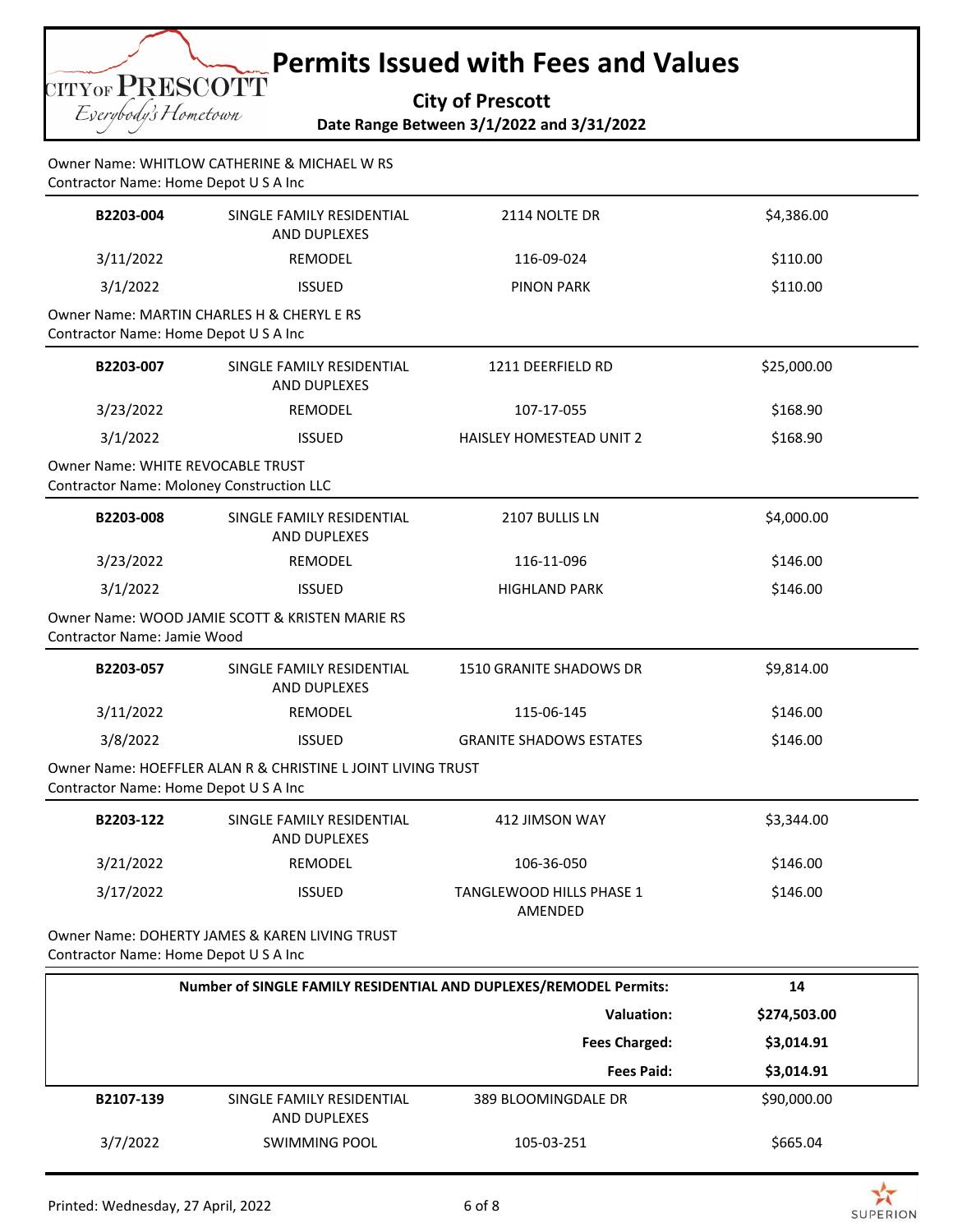|                                         | <b>Example 2 Permits Issued with Fees and Values</b>                 |  |
|-----------------------------------------|----------------------------------------------------------------------|--|
| CITYOF PRESCOTT<br>Everybody's Hometown | <b>City of Prescott</b><br>Date Range Between 3/1/2022 and 3/31/2022 |  |

7/16/2021 ISSUED BLOOMING HILLS ESTATES PHASES 1- 4 \$665.04

Owner Name: BLEIL LIVING TRUST Contractor Name: Biddle's Pool Spa Patio LLC

|                                                                                              |                                                                                                 | Number of SINGLE FAMILY RESIDENTIAL AND DUPLEXES/SWIMMING POOL Permits: | 1           |
|----------------------------------------------------------------------------------------------|-------------------------------------------------------------------------------------------------|-------------------------------------------------------------------------|-------------|
|                                                                                              |                                                                                                 | <b>Valuation:</b>                                                       | \$90,000.00 |
|                                                                                              |                                                                                                 | <b>Fees Charged:</b>                                                    | \$665.04    |
|                                                                                              |                                                                                                 | <b>Fees Paid:</b>                                                       | \$665.04    |
| B2202-045                                                                                    | SINGLE FAMILY RESIDENTIAL<br>AND DUPLEXES                                                       | 1842 ENCHANTED CANYON WAY                                               | \$18,359.00 |
| 3/25/2022                                                                                    | WINDOWS AND DOORS NEW<br>AND REPLACE                                                            | 115-10-258                                                              | \$138.64    |
| 2/8/2022                                                                                     | <b>ISSUED</b>                                                                                   | <b>ENCHANTED CANYON</b>                                                 | \$138.64    |
|                                                                                              | Owner Name: OSENDORF GARY & RITA 2006 TRUST<br>Contractor Name: Southwest Windows and doors LLC |                                                                         |             |
| B2202-046                                                                                    | SINGLE FAMILY RESIDENTIAL<br>AND DUPLEXES                                                       | <b>4865 BUTTERFLY DR</b>                                                | \$6,263.00  |
| 3/7/2022                                                                                     | WINDOWS AND DOORS NEW<br>AND REPLACE                                                            | 103-20-333C                                                             | \$146.00    |
| 2/8/2022                                                                                     | <b>ISSUED</b>                                                                                   | YAVAPAI HILLS UNIT 1 PHASE 2<br>REPLAT LOTS 321-322                     | \$146.00    |
|                                                                                              | Owner Name: KEEGAN PENNICKE FAMILY TRUST<br>Contractor Name: Southwest Windows and doors LLC    |                                                                         |             |
| B2202-057                                                                                    | SINGLE FAMILY RESIDENTIAL<br>AND DUPLEXES                                                       | 1406 KWANA CT                                                           | \$41,246.00 |
| 3/14/2022                                                                                    | WINDOWS AND DOORS NEW<br><b>AND REPLACE</b>                                                     | 106-48-049                                                              | \$242.92    |
| 2/10/2022                                                                                    | <b>ISSUED</b>                                                                                   | PINES AT PRESCOTT LAKES PHASE 1                                         | \$242.92    |
| <b>Owner Name: SMITH LYNN LEON</b>                                                           | Contractor Name: Southwest Windows and doors LLC                                                |                                                                         |             |
| B2203-005                                                                                    | SINGLE FAMILY RESIDENTIAL<br>AND DUPLEXES                                                       | 1015 PANICUM DR                                                         | \$21,606.00 |
| 3/11/2022                                                                                    | WINDOWS AND DOORS NEW<br>AND REPLACE                                                            | 106-02-278                                                              | \$153.43    |
| 3/1/2022                                                                                     | <b>ISSUED</b>                                                                                   | PINON OAKS UNIT 3 PHASE 3                                               | \$153.43    |
| Owner Name: MCCON KENNETH L & JOYCE A RS<br>Contractor Name: Southwest Windows and doors LLC |                                                                                                 |                                                                         |             |
| B2203-047                                                                                    | SINGLE FAMILY RESIDENTIAL<br>AND DUPLEXES                                                       | 115 GURLEY PL                                                           | \$4,210.00  |
| 3/9/2022                                                                                     | WINDOWS AND DOORS NEW<br>AND REPLACE                                                            | 113-11-005                                                              | \$146.00    |
| 3/7/2022                                                                                     | <b>ISSUED</b>                                                                                   | <b>FLEURYS ADDITION</b>                                                 | \$146.00    |